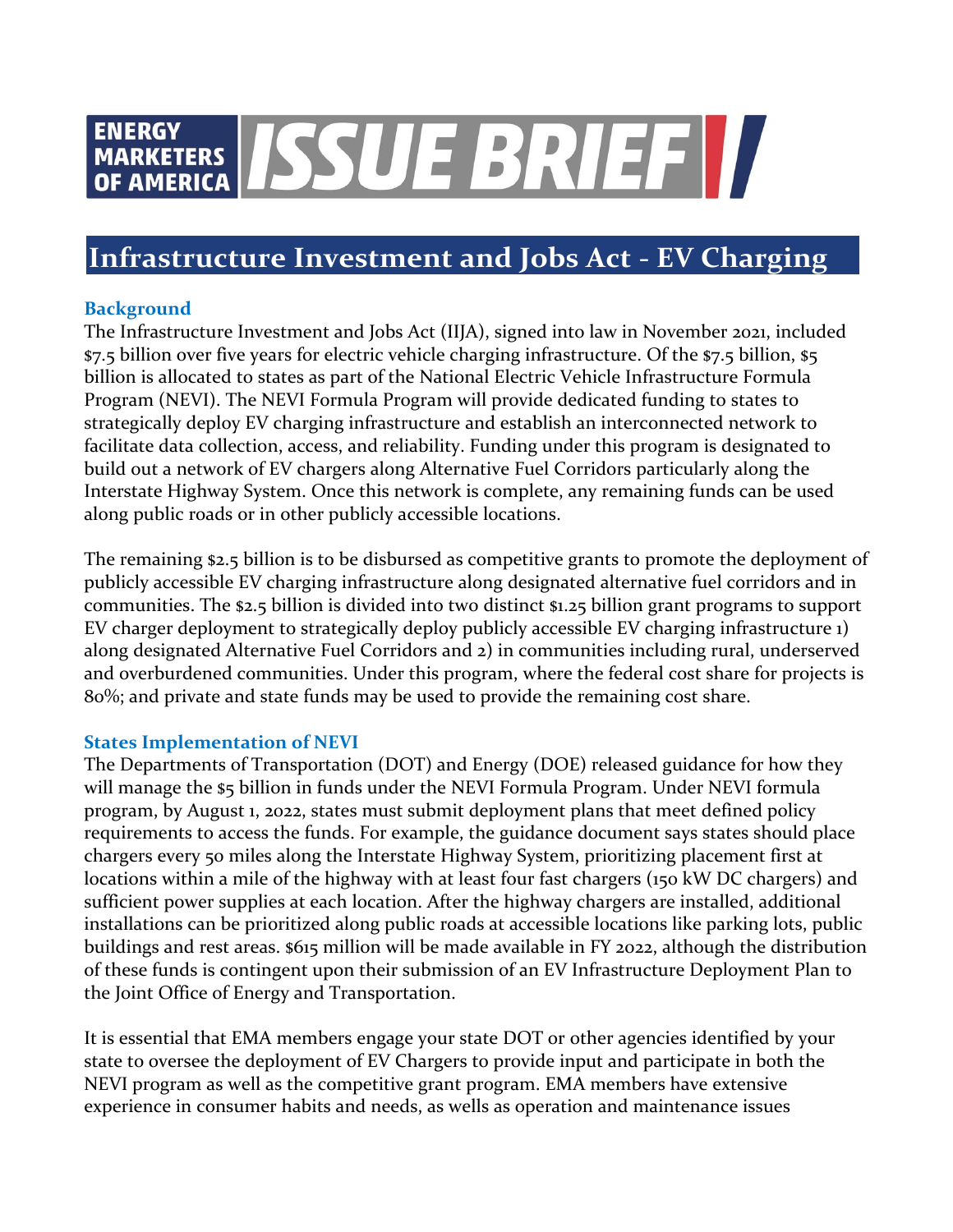associated with vehicle refueling. We need to take every opportunity to encourage the states to take advantage of this expertise and experience during the development and implementation of their programs and the implementation of EV charging infrastructure in the states.

#### **Talking points to support EMA State Association member compannies inclusion as part of the national EV network**

- Retail gasoline and truck stop facilities are strategically and conveniently located on Alternative Fuel Corridors as well as most federal and state highways. Retail fuel stations are ubiquitous, familiar to consumers and conveniently located along federal and state highways nationwide. Locating EV charging at existing retail fuel stations is more cost effective than building out entirely new infrastructure. Also, the prime fueling sites along highway entrance and exit ramps are already taken by traditional retail fueling stations. New EV charging sites are likely to be located further from highway exits and entrance ramps than consumers are ordinarily willing to travel. The convenience of an existing EV charging station at an existing retail fueling station, already situated at highway entrance and exit ramps, along with the availability of restrooms, food, and drink, will prove far more desirable to travelers than EV charging stations located further down the road from the exit, without facilities or refreshments.
- Fuel retailers compete with one another on price, speed, and quality of facilities and service every day. To have any chance of being successful, the EV charging experience should be as similar as possible to today's refueling experience. The type of amenities and experience available to consumers while they charge their vehicle is critical. State DOTs should consider the time it takes to recharge an EV. Instead of a five minute "stop," this will be a 30-minute "experience."
- Grants should provide set asides for small business energy marketers. The NEVI Formula Program and the Charging and Fueling Infrastructure Grant Program should reserve at least 50 percent of total funding for small business energy marketers, with fewer than 500 employees who can diversify and ensure consumers pay a competitive price for EV charging.
- EV charging stations should not be located within the interstate right of way (ROW), including rest areas. EV charging options within the interstate right of way (ROW) undermines the significant investments small business energy marketers have made in communities and real estate directly off the U.S. Interstate System. When Congress created the Interstate Highway System in 1956, Congress specifically prohibited new Interstate rest areas from offering commercial services, such as food and convenience items offered at businesses along the highway exits. This prohibition on rest area commercialization has led to a thriving and competitive business environment along interstate exits. These businesses provide jobs, serve as an economic driver in the community, and make continued investments to provide consumers the best available